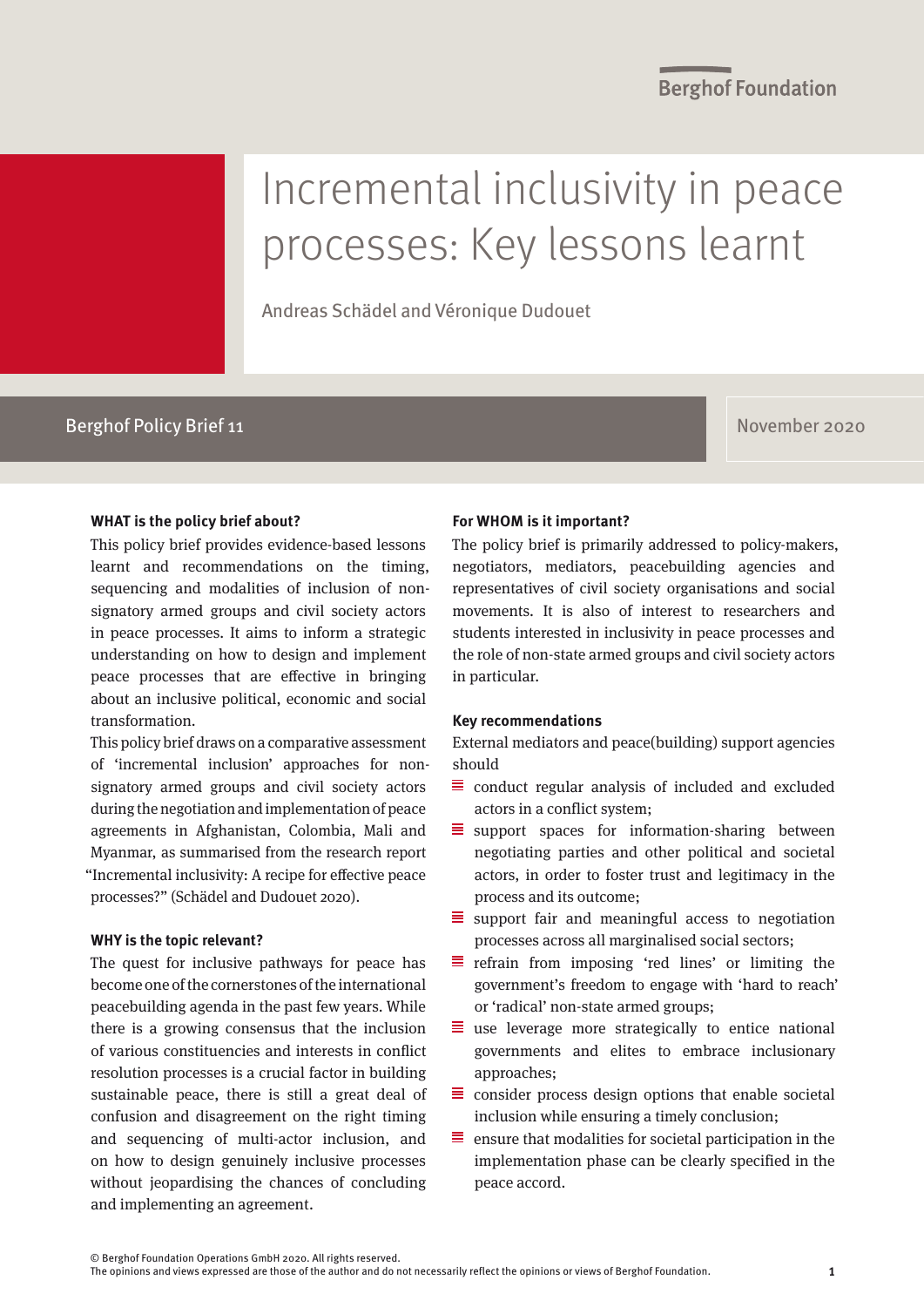# Content

**1 Introduction**

- **2 Incremental inclusion of non-signatory armed groups is impractical or unrealistic**
- **3 Limited space for incremental inclusion of sectoral civil society groups**
- **4 Slow implementation as an impediment to incremental inclusion**
- **5 The importance of timing**
- **6 Inclusivity and legitimacy**
- **7 Key recommendations for international support**
- **8 References and further reading**

#### **About the Authors**

**Dr Andreas Schädel** is currently Advisor for Monitoring, Evaluation and Learning and for Conflict Transformation Research at the Berghof Foundation. Prior to joining Berghof, Andreas was a PhD and postdoctoral student in the International Conflict Research (ICR) group at ETH Zurich, where he studied the effectiveness of power-sharing arrangements in ethnic conflicts. He was previously employed in the disarmament section at the Swiss Mission to the United Nations in Geneva and held various positions in the academic and financial sector. Andreas also holds an MA in International and Comparative Studies from ETH Zurich and received his BA in Political Science and Economics from the University of Zurich and the Institut d‹Etudes Politiques de Bordeaux.

**Dr Véronique Dudouet** is currently Senior Advisor for Conflict Transformation Research at the Berghof Foundation. She coordinates various collaborative research projects on the role of non-state armed groups, nonviolent movements and international actors in conflict transformation processes. She also conducts regular consultancy research and provides policy advice, peer-to-peer advice and training seminars for/ with conflict and peacebuilding stakeholders. She has published two edited books and authored numerous publications in the fields of conflict transformation and nonviolent resistance. She holds an MA and a PhD in Conflict Resolution from the University of Bradford, UK, and a BA in Political Science and MPhil in International Relations from the Institut d'Etudes Politiques de Toulouse (France).

#### **Citation**

Schädel, Andreas, and Véronique Dudouet (2020). Incremental inclusivity in peace processes: Key lessons learnt. Berghof Policy Brief 11. Berlin: Berghof Foundation Operations. [www.berghof-foundation.](https://www.berghof-foundation.org/publications/policy-briefs/) [org/publications/policy-briefs/](https://www.berghof-foundation.org/publications/policy-briefs/)

The project and its reports were made possible by funding from the United States Institute of Peace.

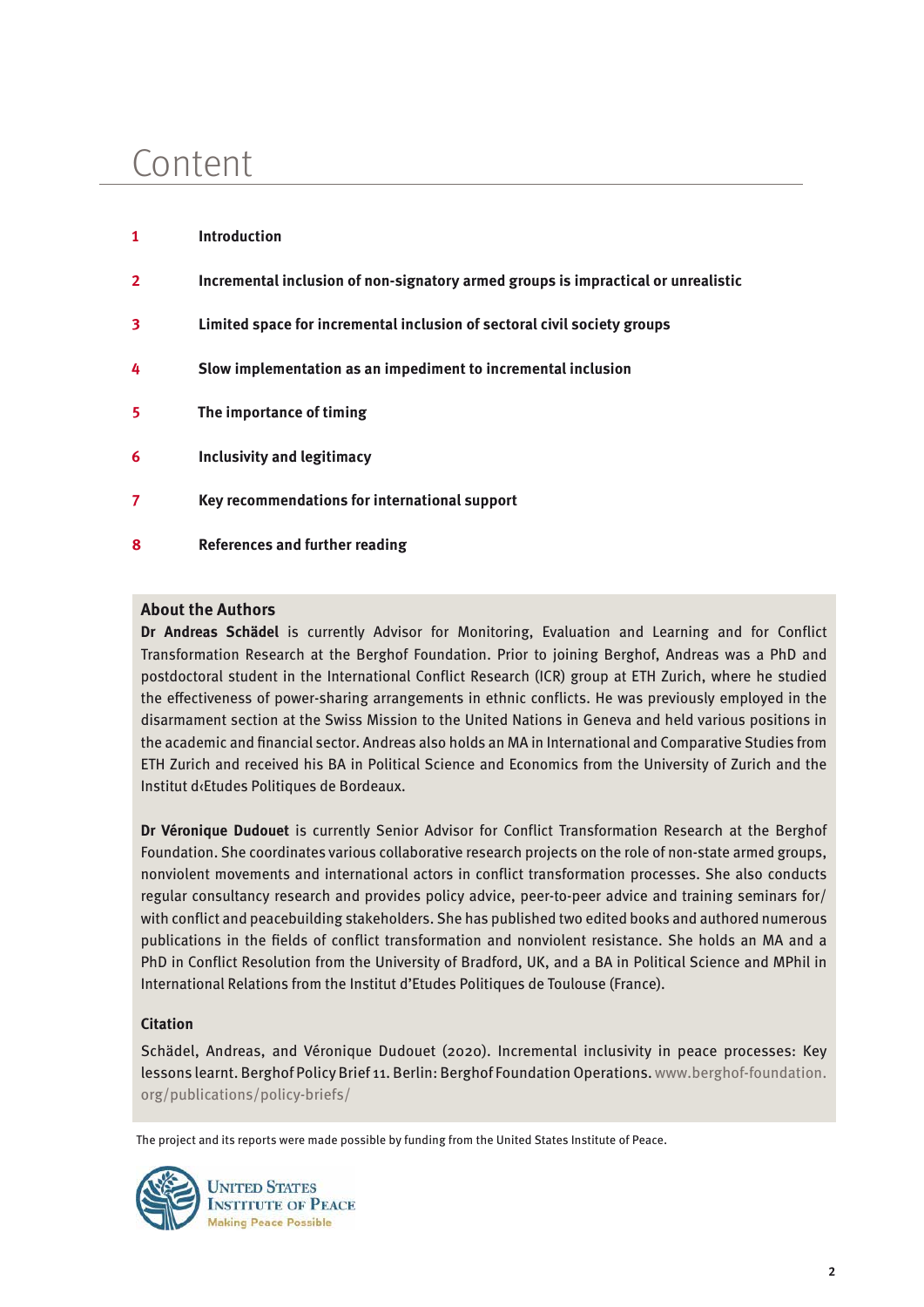### 1 Introduction

There is increasing consensus around the idea that political transitions and peace processes need to be broadly inclusive and representative. The incorporation of various constituencies beyond the primary conflict parties has been shown to make peace processes more sustainable, legitimate and accountable – especially in protracted civil wars characterised by a wide constellation of actors and interests. This consensus is reflected in global policy agendas promoted by the international community (e.g. Sustainable Development Goal (SDG) 16, UN Guidelines for Effective Mediation). The quest for inclusive peace processes is also anchored in specific calls for the inclusion of marginalised groups, such as UNSC Resolution 1325 on women, peace and security and UNSC Resolution 2250 on youth, peace and security.

The focus on inclusivity in these initiatives is, however, not just a matter of principle or the result of a change in the normative agendas of donors and foreign interveners. It is rooted in solid empirical evidence produced by a growing amount of research on inclusivity in peace and mediation processes. This research sees peace processes as a window of opportunity that allows for more inclusive political settlements to be negotiated, by creating a new social contract between ruling elites and between citizens and the state. However, while there is relatively broad consensus that inclusion is a crucial factor in terminating conflict, there is still a great deal of confusion and disagreement among scholars, practitioners and policy-makers over what type of inclusion is most important. There is particular disagreement on the type of actors, the right timing and the right sequencing of inclusion in order to bring about legitimate and lasting solutions to protracted armed conflicts without complicating already complex negotiations and jeopardising the chances of reaching an agreement.

To shed more light on this debate and to improve empirical understanding on how to design and implement inclusive yet effective peace processes, we conducted a comparative assessment of 'incremental inclusion' mechanisms during recent peace processes in Colombia, Mali, Afghanistan and Myanmar. Funded by the United States Institute of Peace (USIP) and in collaboration with four local research partners1 with in-depth knowledge of the peace(building) processes under review and privileged access to its stakeholders, we examined to what extent the timing and modalities of inclusion (or exclusion) of non-signatory armed groups and sectoral social groups during the exploration, negotiation, codification and implementation phase had an impact on the quality of the following peace agreements and the effectiveness of their implementation:

- $\equiv$  the **Algiers Accord for Peace and Reconciliation** between the government of Mali and two coalitions of (pro-state and opposition) armed groups (June 2015);
- $\equiv$  the **National Ceasefire Agreement** between the government of Myanmar and eight ethnic armed organisations (October 2015);
- $\equiv$  the **Havana Peace Accord** between the government of Colombia and the FARC guerrilla group (August-November 2016);
- $\equiv$  the **Kabul Agreement** between the government of Afghanistan and the rebel group Hezb-e Islami (September 2016).

All four countries have now entered a phase of codification (e.g. enshrining the signed agreements in national legislation) and implementation of the agreed commitments, and the principle of incremental inclusivity has – to various degrees – been explored through attempts to 1) broaden horizontal inclusivity to other armed groups (e.g. ELN in Colombia, Islamist armed groups in Mali, non-signatory ethnic armed organisations in Myanmar and the Taliban in Afghanistan); and to 2) broaden vertical inclusivity by involving civil society actors in the design of structural reforms and reconciliation mechanisms.

**<sup>1</sup>** Mery Rodriguez (Colombia), Dr Bréma Ely Dicko (Mali), Dr Sai Oo (Myanmar) and Farhadullah Farhad (Afghanistan).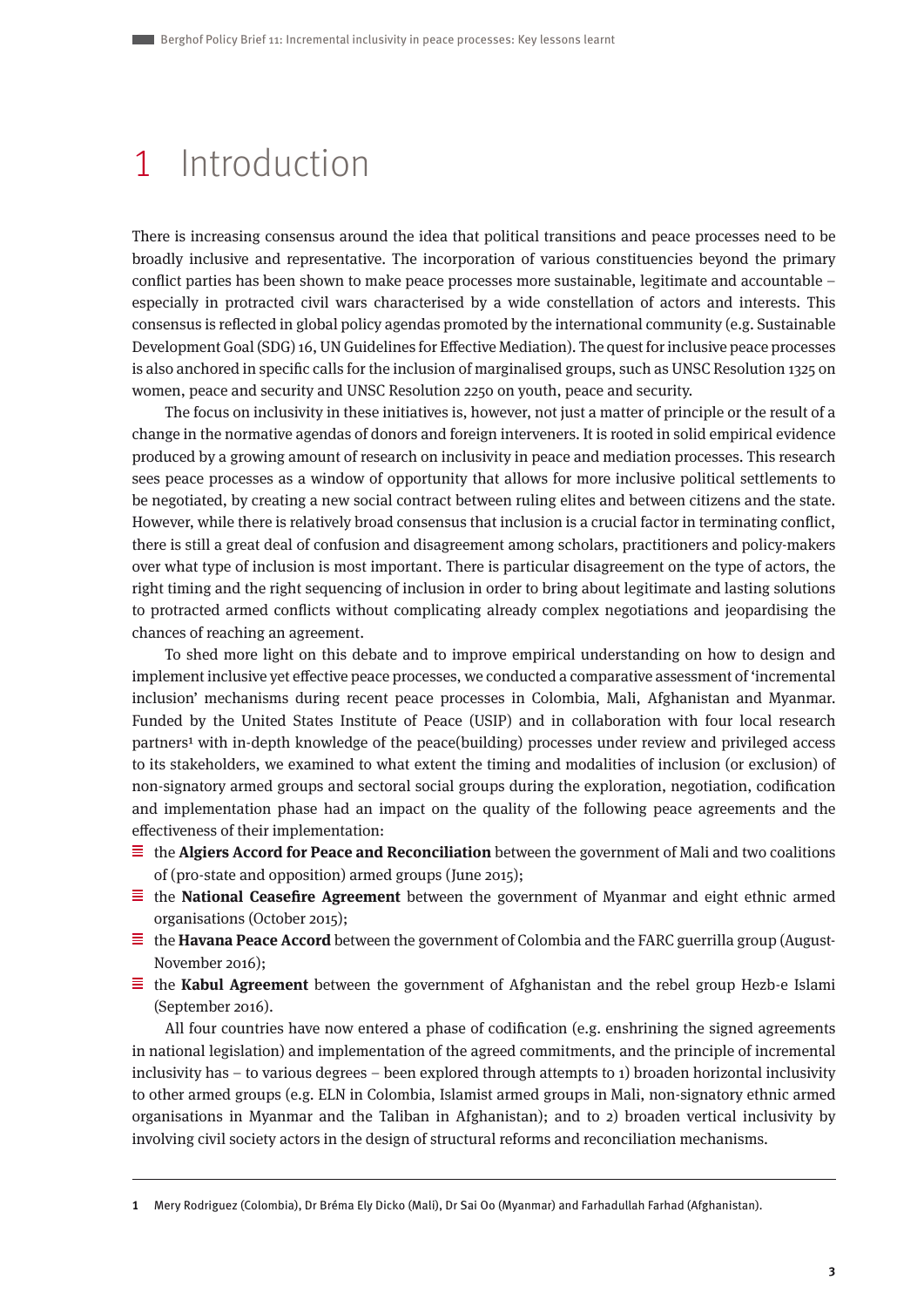This policy brief synthesises the findings compiled in a comprehensive research report (Schädel and Dudouet 2020). The data used for the report was collected by our local research partners from May to October 2019 by conducting 1) interviews and focus group discussions with negotiators, mediators and experts, as well as with members of non-signatory armed groups and grassroots social movements, 2) content analysis of key documents pertaining to the negotiation, codification and implementation of the new political settlement, and 3) participant observation in ongoing implementation and follow-up dialogue and decision-making arenas.

# 2 Incremental inclusion of non-signatory armed groups is impractical or unrealistic

In all four case studies, governments and/or foreign sponsors of the peace process adopted a sequential step-by-step strategy, by negotiating a peace deal with one armed group in the hope of enticing a rival armed group to open a parallel (or consecutive) negotiation channel. However, their approach of 'leaving the door open' for other armed groups to come on board during an ongoing peace process only succeeded to a limited extent for smaller non-signatory armed groups in Myanmar and Mali, which joined framework agreements that had been negotiated without them. For those 'latecomers', the delayed inclusion did not happen on equal terms and hampered meaningful inclusion in post-agreement dialogue mechanisms (e.g. implementation oversight bodies) and genuine influence over decision-making.

An incremental approach to the inclusion of non-signatory armed groups is thus either impractical or unrealistic. This is particularly true of the inclusion of more powerful groups, who either excluded themselves because the agreement was not attractive enough for their ambitious demands (ELN in Colombia), or who believed they were doing well enough on the battlefield to attain their aims by violent means (Taliban in Afghanistan), or who were actively excluded through inclusion 'red lines' and preconditions put in place by governments and mediators (Salafi Jihadi armed groups in Mali).

## 3 Limited space for incremental inclusion of sectoral civil society groups

Incremental inclusion has been slightly more manifest for civil society organisations (CSOs) or social movements, particularly in Colombia and to some extent Mali, where the range of actors consulted (women and LGBTI, victims, ethnic minorities) increasingly expanded during the formal negotiations and postagreement stage, along with the thematic expansion of the substantive scope of the agreement. This was most visible with the successive civil society delegations visiting Havana and the broad-based National Conference of Understanding (CEN) in Mali. These actors' inclusion was made possible by early public advocacy by those groups, as well as by external actors' efforts to push for inclusion, for example by inviting societal groups to attend consultation briefings before, during and after negotiation rounds.

However, across the four cases, societal inclusion was more the exception than the rule. There were no mechanisms for societal participation or consultation in any stage of the Afghan peace process and only façade inclusion in Myanmar, where the process was characterised by a sharp mismatch between the inclusionary outlook of the ceasefire monitoring and political dialogue mechanisms and the limited access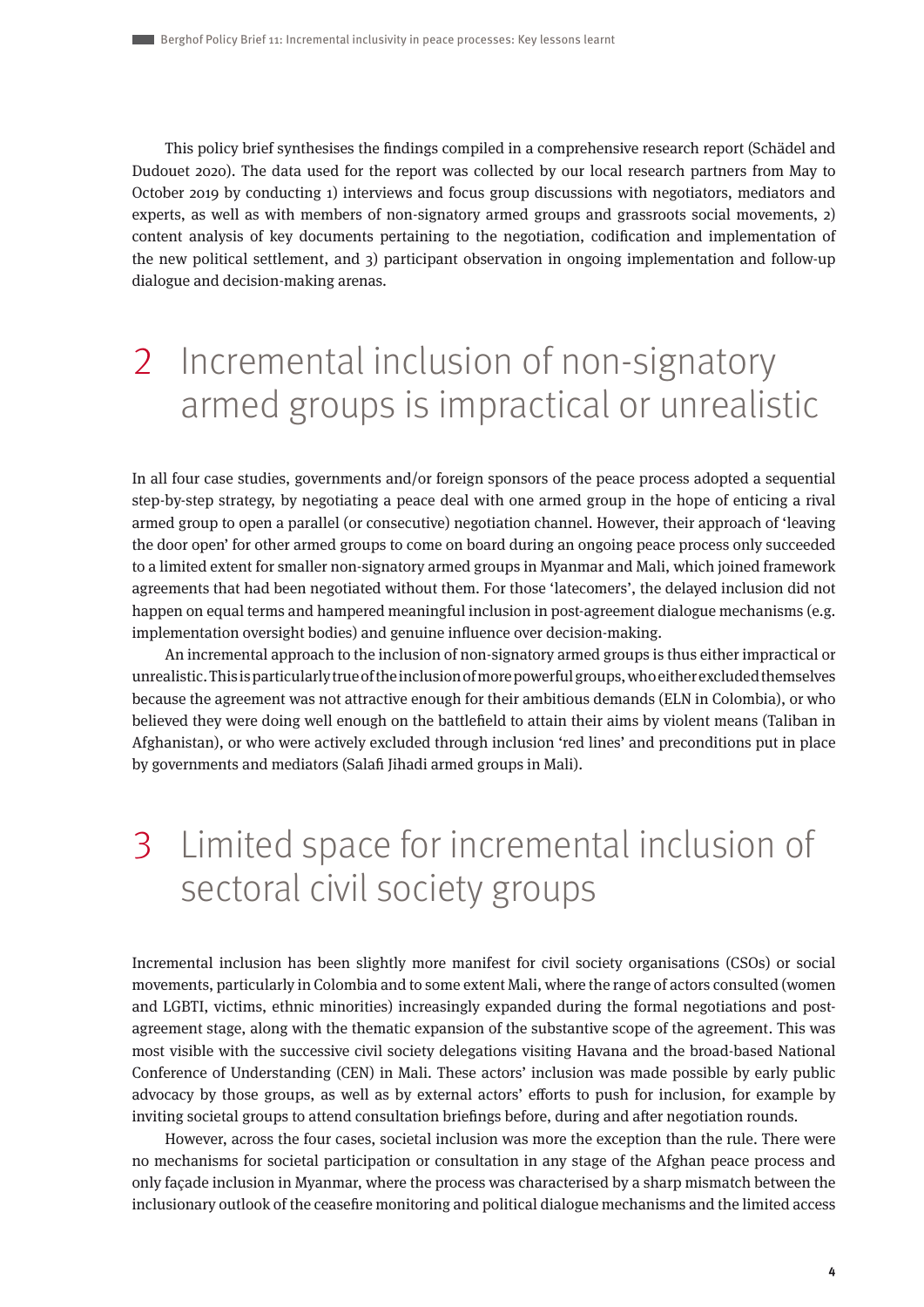granted to civil society groups in real decision-making bodies controlled by top leaders (government, army and a few EAOs). Those who failed to gain a seat at the table or in the corridors of elite bargaining processes were primarily excluded for reasons of expediency, with negotiating parties (or third parties) wishing to maximise effectiveness and speed up the process, or CSOs' own inability to prove their expertise and legitimacy, to speak with one voice, to make themselves sufficiently heard, or to be treated seriously by the main protagonists. Other intervening factors included electoral cycles resulting in a closing of the space for social participation in Myanmar and Colombia, and external actors adopting selective inclusionary practices.

### 4 Slow implementation as an impediment to incremental inclusion

The evidence of the four case studies furthermore suggests that the implementation phase is of particular relevance for the possibility of consecutive or parallel negotiations with non-signatory armed groups. In Colombia, the slow pace and setbacks in implementation (e.g. widespread killings of former combatants and social leaders) and the advent of new power-holders opposed to further negotiations increased the scepticism of the main non-signatory group (ELN) about the prospects for an effective transition to peace, and slowed down the pace of their parallel negotiation process. In Afghanistan, the attempts by entrenched elites to slow down implementation and prevent Hezb-e Islami from integrating into the armed forces and unifying politically not only undermined the peace deal but also reinforced the Taliban's mistrust towards the Afghan government and their preference to negotiate directly with the United States. For similar reasons, incremental inclusion of armed groups has also proved difficult in Myanmar, where non-signatory ethnic armed organisations (EAOs) observed how signatory EAOs have not been able to successfully further their political causes through the Nationwide Ceasefire Agreement (NCA). With progress stalling, as in the Afghanistan example above, overall faith in the peace process and trust in the government to deliver on its promises have seemed to fade, which is seen most prominently in the Karen National Union's withdrawal from the formal process in 2019.

### 5 The importance of timing

Our research has also shown that late inclusion can have a twofold negative impact. On the one hand, societal actors who were excluded from early negotiations typically show little stake in the process but have also a higher likelihood of actively resisting implementation. Buy-in, trust, understanding and empathy are difficult to achieve in the absence of direct interaction at the negotiating table or in parallel consultative formats during the negotiation phase. In Mali, the signatory parties were under pressure from the international mediation team to speed up peace negotiations and conclude an agreement, with no time to consult opposition parties and civil society. This rushed process at the expense of a more inclusive approach contributed to the exclusion of the 'silent majority' and popular resistance against the implementation of the accord among both elites and ordinary citizens in the South/Bamako.

On the other hand, the delayed inclusion of societal groups also results in reduced leverage to impact on the implementation of an agreement they did not take part in negotiating. While opportunities for direct participation in policy-making emerge mainly during the implementation stage, especially through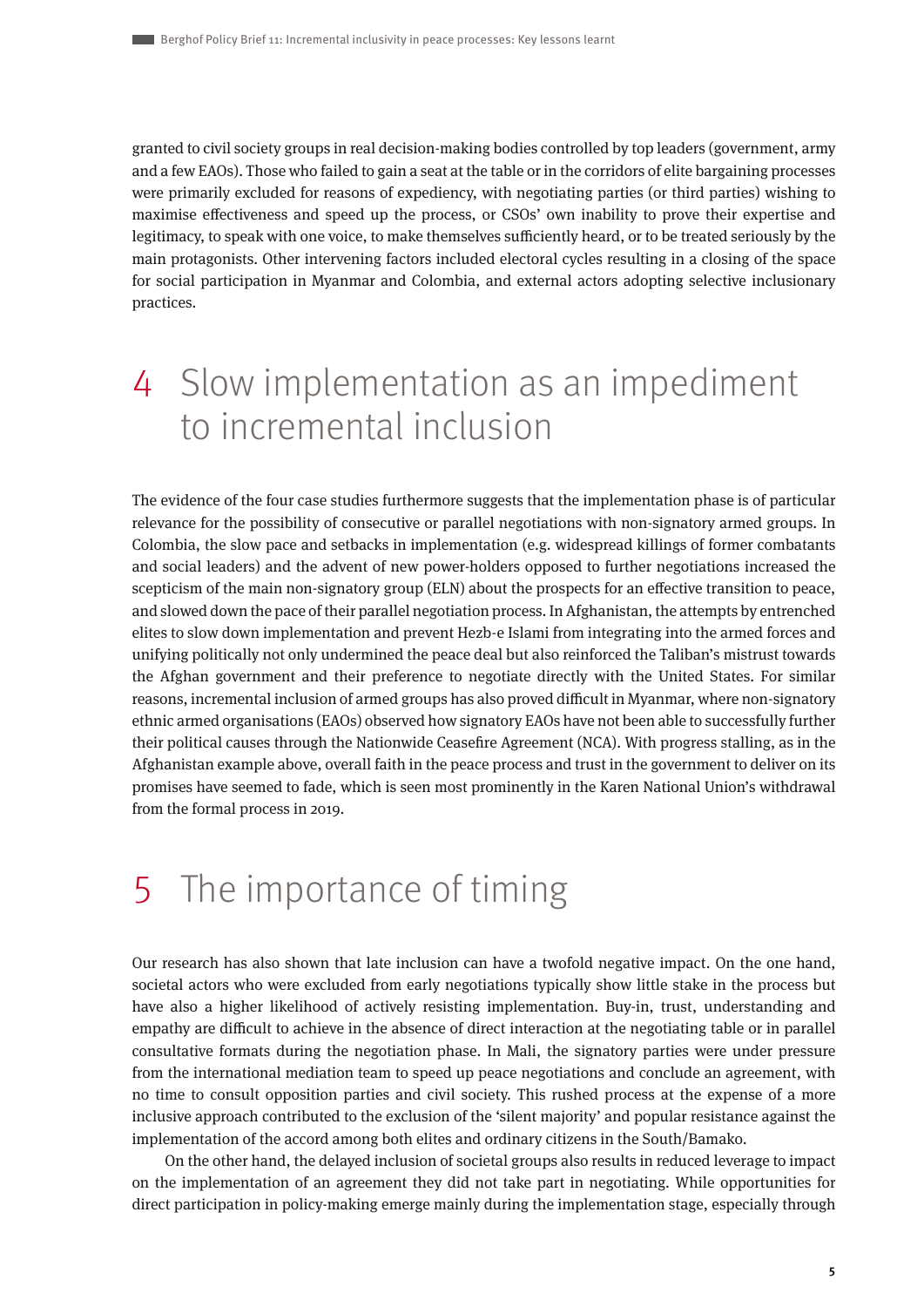thematic commissions (e.g. for gender equality, reconciliation, transitional justice), it is during the negotiating stage that the provisions for participation are secured. When there is no genuine opportunity for societal participation in the negotiation and drafting of the agreement, the exact role and modalities for societal actors' participation in the implementation phase often remain unspecified or are couched in rather vague terms, making effective participation during implementation difficult and thus hindering gradual broadening of inclusion at a later stage.

### 6 Inclusivity and legitimacy

While the exclusion of CSOs has indeed made the process more time-efficient in Afghanistan, their inclusion in Colombia has prolonged the process but strengthened its legitimacy and made it more sustainable. The representative design of the transitional justice framework in Colombia, for example, created a sense of ownership for victims, turning many of them into great allies in supporting the agreement and its implementation. Although making the process longer and more complex, the direct inclusion of victims at the negotiating table was the most effective way to build legitimacy and increase confidence in the process.

The importance of inclusivity for legitimacy is also illustrated by its absence. When institutional channels of inclusion did not provide sufficient space for society to be heard and accounted for, there were frequent outbursts of extra-institutional mass action protesting against the lack of legitimacy, as seen in Mali, Afghanistan and Colombia. This perceived legitimacy gap had a dramatic impact on the Colombian referendum, where the late process of public awareness-raising on the content of the accord and the failure to consider the interests of some additional key actors, such as conservative groups and evangelical churches, led to backlash by these groups, and ultimately provoked the 'no' vote in the referendum and the defeat of the incumbent party in the 2018 presidential elections.

### 7 Key recommendations to international support

Lessons 1: As major proponents and enablers of inclusiveness, international peace(building) support agencies should enhance their own context-specific knowledge and expertise before intervening in a conflict system. They should conduct careful and **regular analysis of relevant (included and excluded) actors** and their interests, and be mindful of their own interests and influence on the conflict system and political settlement. This analysis should be informed by guiding questions such as: which important (armed or peaceful) non-state actors are currently excluded from official or informal peace dialogue arenas? What is their level of public support and which societal/sectoral voices do they (claim to) represent? What are their interests and grievances and how can they be best addressed through peace negotiation/implementation design? What are the possible benefits of including them in peace negotiation and implementation and what are the risks resulting from their (perceived) exclusion?

Lesson 2: External mediators and peacebuilding agencies should support spaces for dialogue and information-sharing between the main negotiating parties and other political and societal actors, either at the negotiating table or through parallel consultative formats, in order to **foster trust and legitimacy in the process and its outcome** and to prevent the emergence of future spoilers that are resistant to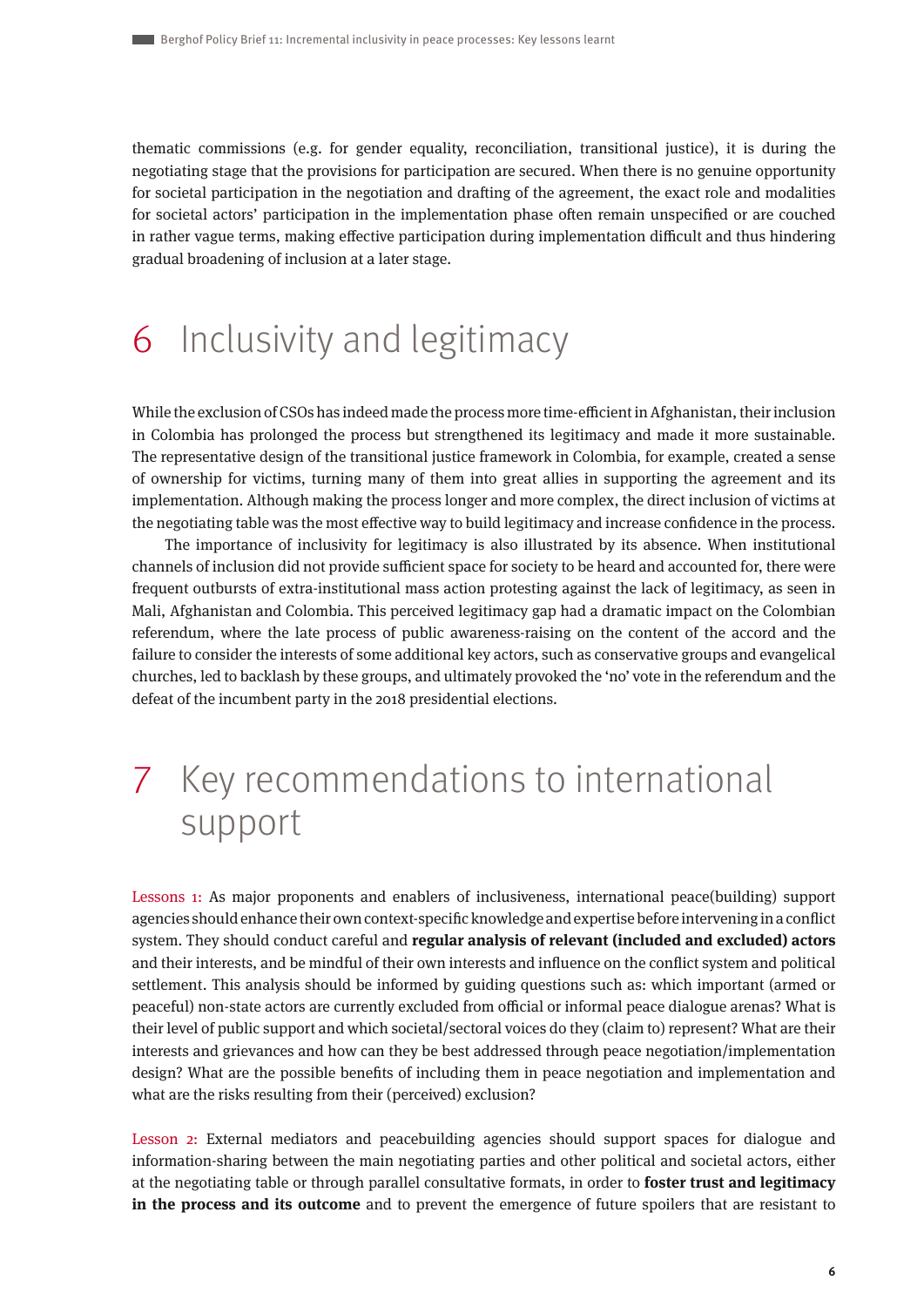its implementation. Various top-down or bottom-up mechanisms could be envisaged, based on the four case studies examined in this report, including: parliamentary peace commissions or peace secretariats representing a broad spectrum of political parties; sectoral delegations to the peace talks, enabling direct interaction with the primary negotiators; gender/ethnic/victim sub-commissions, including representatives of aggrieved groups; national conferences aimed at reaching out to stakeholders excluded from the peace talks (e.g. non-signatory armed groups, marginalised regions and groups); public outreach mechanisms to raise early awareness and avoid misconceptions (or to counter misreporting) about the content and progress of the talks; or national consultations and opinion polls to inform the design and agenda of negotiations.

Lessons 3: In the early stage (i.e. exploration and agenda-setting) of peace processes, third parties should provide **capacity-building support** to sectoral civil society groups and social movements in order to increase their ability to articulate their own claims for inclusion, to identify emerging entry points and opportunities for participation, and to contribute meaningfully to the peace process. Depending on the nature of social organisations/movements, capacity-building support might encompass, for example: selection of representatives and tailored training on negotiation and dialogue skills; strategic planning and scenario-building on avenues to influence negotiations at/around/beyond the table, including through constructive mass action; or thematic expertise on the negotiation agenda.

Lesson 4: External mediators need to explore and actively support inclusion principles beyond their own normative preferences and with consideration for the political and cultural context in which the mediation process takes place. Instead of prioritising support to specific groups (e.g. women and youth), they should support **fair access to negotiation processes across all marginalised social sectors**. This requires nuanced and locally-informed analysis (see above), but also a wide 'toolbox' of options to consider when selecting participants in negotiation and dialogue arenas, such as quotas (sectoral, ethnic, gender, age etc.), local consultations accompanying national dialogues, or partnership with insider mediators who can help to identify – and reach out to – missing societal voices.

Lesson 5: In order to enable the **incremental inclusivity of non-signatory armed groups**, third parties should refrain from imposing their own red lines or limiting the government's freedom to engage with 'hard to reach' or 'radical' non-state armed groups (e.g. Salafi Jihadi armed groups in Mali). Third parties can also use their privileged channels of access and influence to incentivise non-signatory armed groups to engage in the peace process (e.g. China in Myanmar, Venezuela in Colombia). International actors can partner with INGOs and local bridge-builders to explore pathways for engagement with these groups, to better understand their motives for continued armed action, and to explore emerging windows of opportunity for dialogue outreach within the peace process architecture.

Lesson 6: Third parties such as donor/partner countries should **use their leverage more strategically** to entice national governments and elites to embrace inclusionary approaches, by identifying potential allies (e.g. reform-minded elites) and sources of resistance to inclusion, and sensitising them to the benefits of inclusion. Using the wide array of evidence-based research on inclusive peace processes, a strong case can be made for the normative and strategic advantages of adopting inclusive negotiation designs. External actors can use their channels of influence to convince (or pressure) those in power to adopt a 'spoiler prevention' mindset by setting up inclusive dialogue mechanisms (as described above).

Lesson 7: To support inclusive yet effective peace processes, third-party mediators need to carefully consider the merits and risks of reducing the range of voices at the negotiating table and speeding up the process to deliver tangible results. To prevent endless negotiations dragging on over several electoral cycles (with the risk that new power-holders might undermine the commitments made by their predecessors),